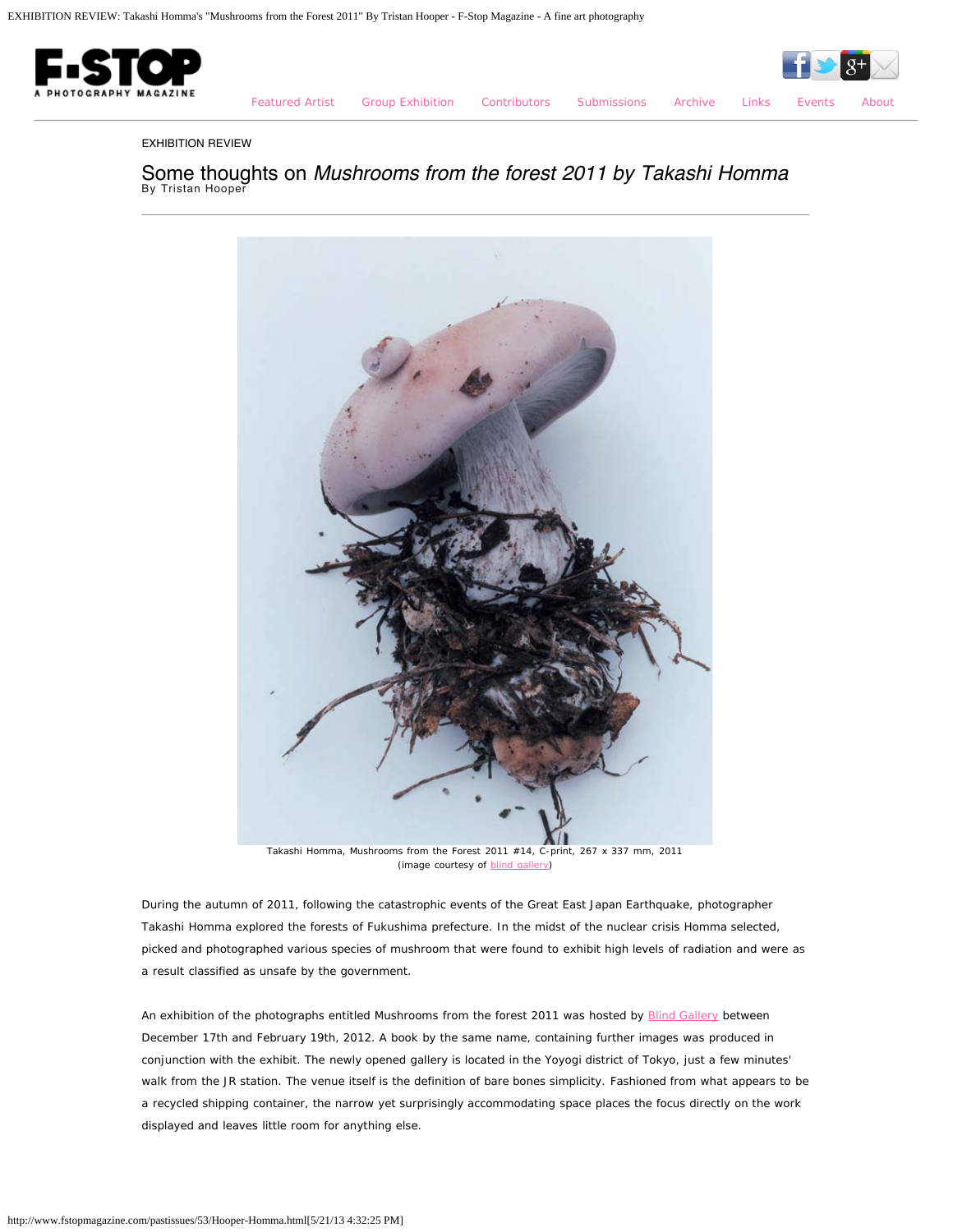

(image via [CONTRAST magazine\)](http://con-trast.jp/Report/1)

The images are framed simply and displayed without captions. The individual mushroom studies, which account for the majority of the exhibition, are juxtaposed with images of the wild and unpopulated woodland environment from which they originated. The various species of mushroom are photographed against a white background; soil and other debris are clearly visible clinging to roots and stems. The different types of fungi are incredibly distinctive. After viewing one or two they begin to resemble portraits. Each mushroom is personified by its individual shape, size and features. Some species appear in pairs, others in larger groups still. These organic subjects look especially foreign photographed in such a sterile environment leading one to make associations with medical study or post mortem examination.



LEFT: Takashi Homma, Mushrooms from the Forest 2011 #12, C-print, 267 x 337 mm, 2011 RIGHT: Takashi Homma, Mushrooms from the Forest 2011 #20, C-print, 590 x 393 mm, 2011 (images courtesy of **blind gallery**)

In modern culture and especially ancient civilisation the image of the mushroom is hugely symbolic for a number of reasons. This varied iconography could instigate a number of different interpretations in terms of understanding Homma's work. It is interesting to note that fungi have long been recipient to a range of conflicting emotional reactions. On one hand they are the fruits of nature, spawned from the ground and picked by many for food but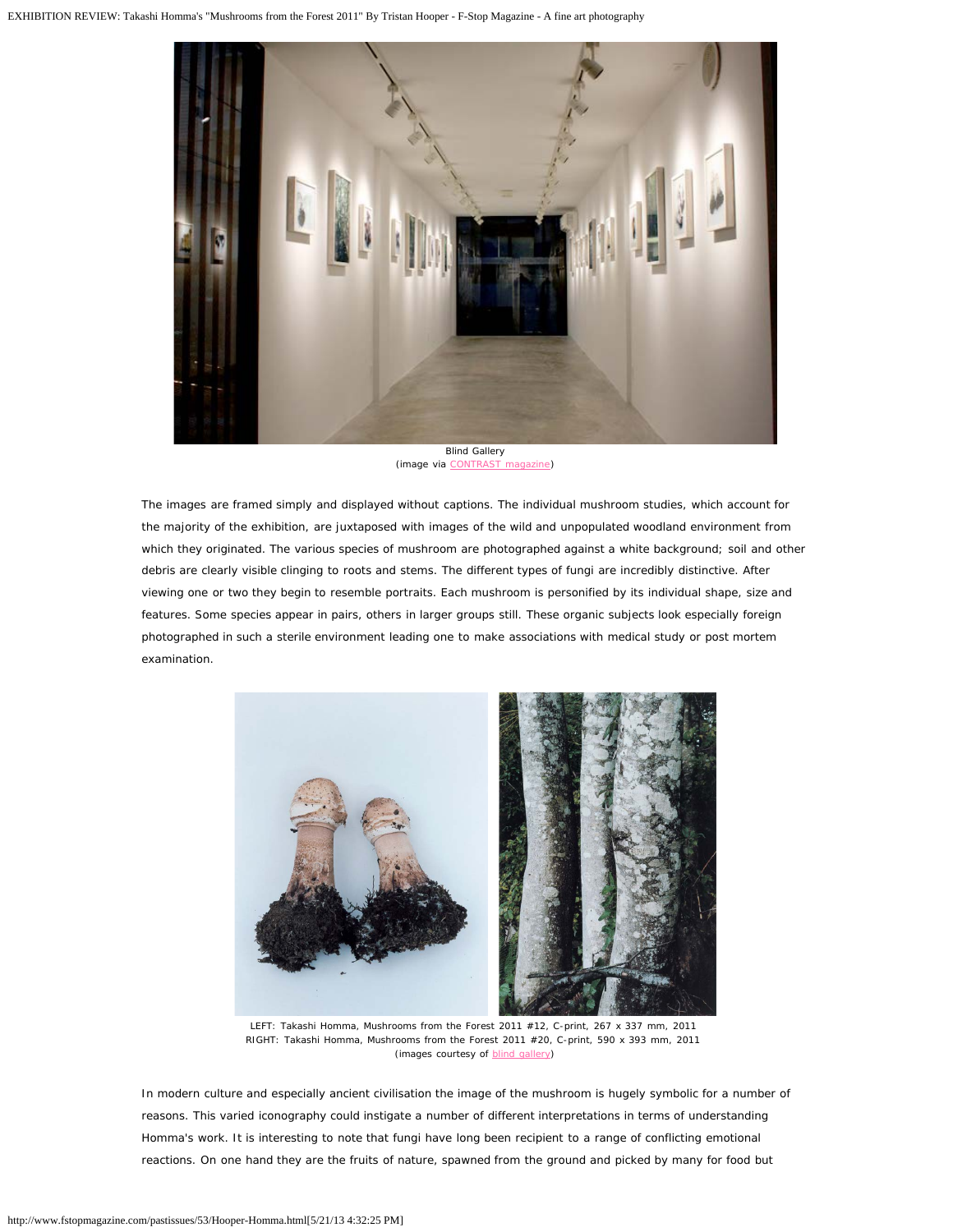conversely they are often regarded as a sinister, potentially fatal and toxic species.

To some the phallic shape of the mushroom represents fertility, however when viewing Homma's photographs perhaps the most obvious association can be drawn from the fact that the typical mushroom shape is ubiquitous with the cloud form produced by an atomic explosion. Referred to simply as a 'mushroom cloud', this image has been and continues to be the subject of endless recontextualization and can be seen appropriated within advertising, animation, protest imagery and political propaganda. Indeed, this atomic association is in keeping with the works somewhat nuclear premise. The atomic explosion is the result of man's destructive application of nuclear power whilst the contamination of Homma's mushrooms is partly a consequence of man's utilisation of nuclear power for energy.



Takashi Homma, Mushrooms from the Forest 2011 #13, C-print, 267 x 337 mm, 2011 (image courtesy of **blind gallery**)

Homma picked the mushrooms and photographed them on site within the forest using a portable studio. The strategy of extracting the specimens from their natural habitat and relocating them inside a white, clinical environment seems to reassert and punctuate the concept of man's potential influence and power over nature. Mushrooms from the forest is another example of a relatively recent shift in Takashi Homma's practice. His previous work is notable in its depiction of modern Tokyo suburbia and its young inhabitants. Lately however his focus has been more directed toward nature.

In comparison to the great glut of imagery produced in response to the tragic disaster of 2011 and the subsequent nuclear crisis, Homma's work is muted and quietly suggestive. When studying the mushroom photographs it is easy to be drawn in by the intricacy and strange beauty of nature's design but if one considers these images in terms of their contextual significance it becomes more apparent that this is a body of work that is loaded with implication.